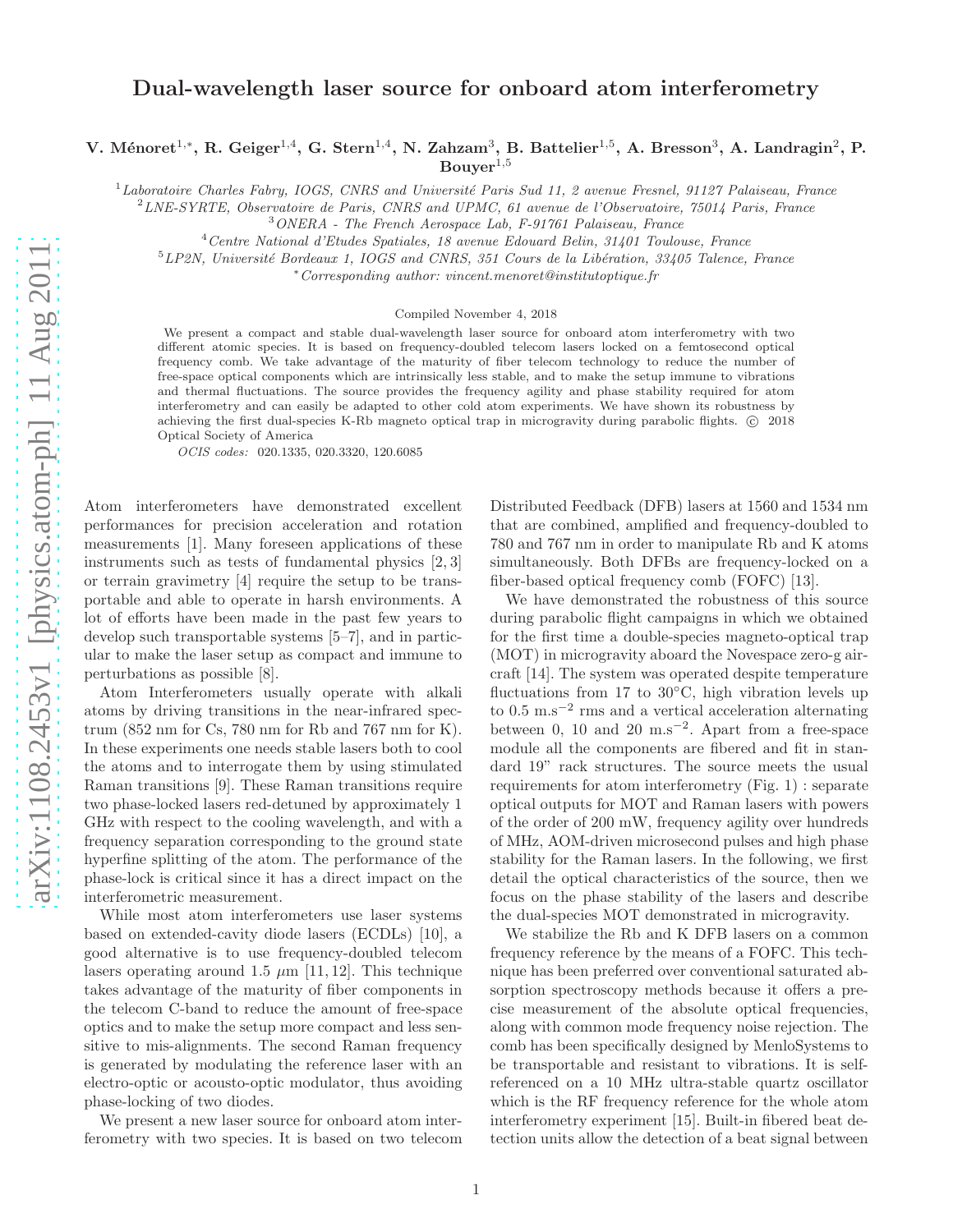

Fig. 1. Diagram of the complete laser system. DFB : Distributed Feedback laser diode. OI : Optical Isolator. PM : Phase Modulator. FC : Fiber combiner. SHG : Second Harmonic Generation. DM : Dichroic Mirror. PPLN : Periodically Poled Lithium Niobate crystal. AOM : Acousto-Optic Modulator.

the comb and each of the DFB lasers, and the stabilization of these lasers on the comb.

The 1560 nm source is inspired from that described in [15]. A master DFB laser is locked on the FOFC at a fixed frequency by retroacting on the diode current. A slave DFB is then locked on the master laser with an adjustable setpoint, allowing frequency detuning at 1560 nm over 500 MHz in approximately 3 ms. This agility is needed in order to detune the Raman laser for the interferometer sequence. The slave laser is then used for both cooling and interrogating <sup>87</sup>Rb. The 1534 nm source is made of a single DFB locked on the FOFC [16].

The two lasers at 1560 and 1534 nm are combined in the same fiber and amplified to approximately 5W each in a dual-frequency Erbium-Doped Fiber Amplifier manufactured by Keopsys, designed so as to have the same gain at the two wavelengths. By finely adjusting the value of the two input powers we can set the power ratio on the output light to the desired value.

The amplified light is coupled out and frequencydoubled in free-space. We use two double-pass crystals in series to frequency-double the two lasers at 1560 and 1534 nm respectively (see Fig. 1). The light first goes through a 3 cm long PPLN crystal from HCPhotonics phase-matched for the Second Harmonic Generation of 780 nm light starting from 1560 nm. We extract the 780 nm component on a dichroic mirror and send the remaining 1.5  $\mu$ m light through a second PPLN crystal phasematched for the conversion of 1534 to 767 nm light.The double-pass configuration enables high efficiencies of approximately  $4\%$ .W<sup>-1</sup> with 5W pump power.

We generate the repumping and second Raman frequencies by modulating the lasers at frequencies close to the hyperfine splittings of  ${}^{87}$ Rb and  ${}^{40}$ K (6.8 GHz and 462 MHz respectively). On the Rubidium laser we use a fibered phase modulator operating at 1560 nm and driven by a 6.8 GHz signal from our frequency reference. The parasitic sidebands generated by the phase modulator are not critical on the Rubidium setup because they are far away from the atomic transition and have little effect. On Potassium the hyperfine splitting is smaller and phase modulation would lead to spurious sidebands close to resonance, causing enhanced spontaneous emission and parasitic interferometers. We therefore use a free-space acousto-optic modulator (AOM) in a double pass configuration at 767 nm. We superimpose the fundamental order and the one diffracted twice in the AOM so as to get two frequencies separated by 462 MHz.

Each of the two frequency-doubled lasers is sent through an AOM in order to be split in two paths, one for the cooling beam and one for the Raman beam. All 4 paths (2 Rb and 2 K) go through fast mechanical shutters (Uniblitz LS2,  $300 \mu s$  rise time) and are coupled in polarization-maintaining fibers. The fiber-coupling efficiency is of the order of 70%, and we get around 200 mW optical power at each of the fiber outputs. In addition, a few mW of light of each wavelength is used to generate blowaway beams.

Since the free-space bench is a critical part of the setup we have taken special care to make it as stable as possible. Our experiment is operated in a plane carrying out parabolic flights so the setup has to withstand high levels of vibration, as well as local gravity changes. The optics are screwed on a custom made AW2618 aeronautic grade aluminium breadboard which is more stable than standard AW2017. The breadboard is  $43x73$  cm<sup>2</sup> and 4 cm thick, with a hollow structure to make it lighter.

We have measured the phase noise due to propagation on the 780 (resp. 767) nm Raman lasers by detecting a beatnote at 6.8 GHz (resp. 462 MHz) on a fast photodiode, and mixing it with the same signal that was used for the sideband generation. On the 780 nm Rb laser the phase noise resulting from the phase modulator and propagation in the system is more than one order of magnitude lower than that of the frequency reference itself, meaning that our solution is a good alternative to phaselocked diode lasers (Fig. 2). The 767 nm source shows similar performance in quiet conditions, but is more sensitive to low frequency-phase noise due to vibrations and air flows because of the physical path separation induced by the double-pass AOM. However, even under strong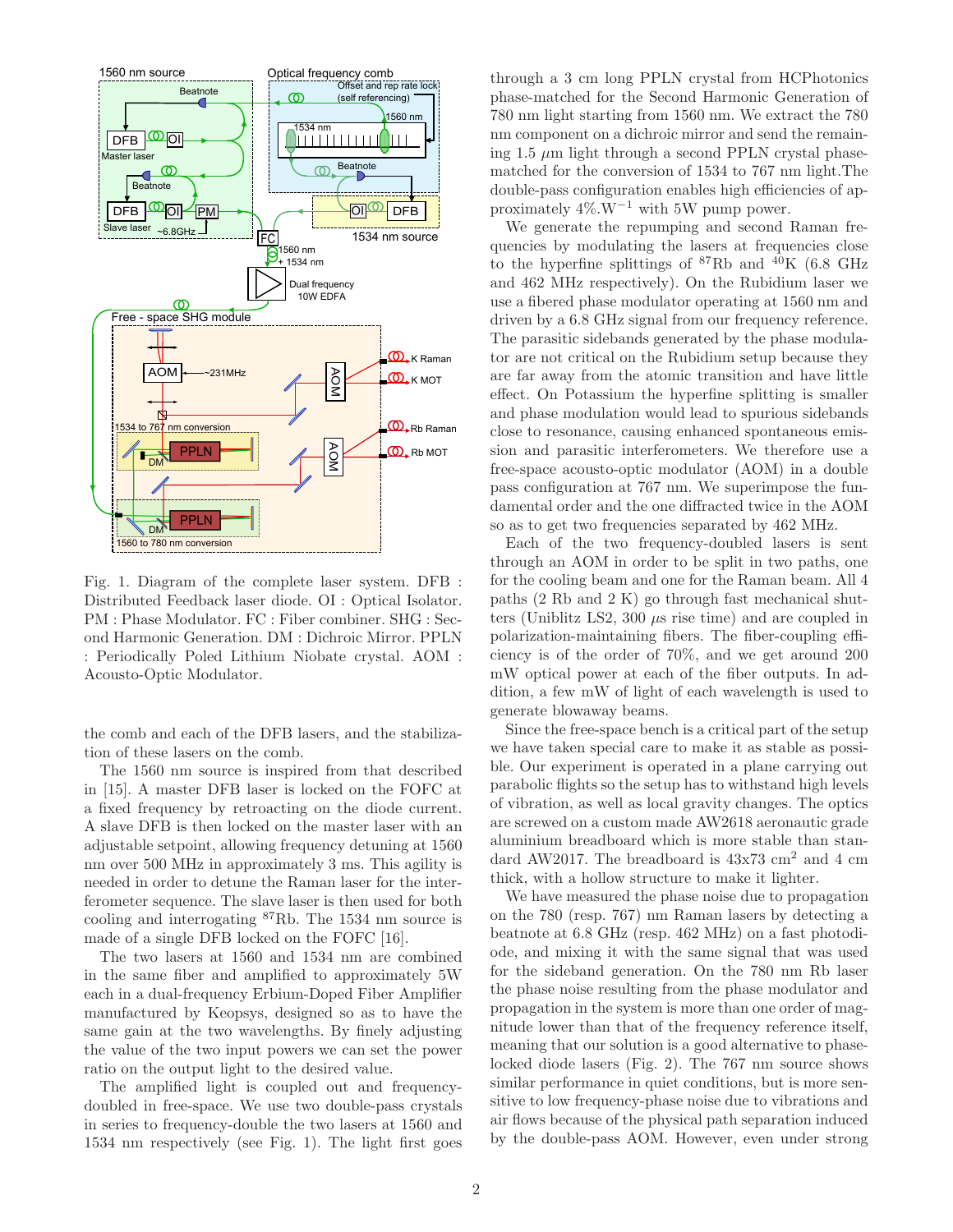

Fig. 2. Phase noise due to modulation and propagation for the two lasers compared to that of our 6.8 GHz frequency reference. For the Rb laser, phase noise is dominated by that of the reference. On the K laser excess noise appears at low frequency because of physical separation between the two frequency components.

mechanical constraints the RMS phase noise remains below 200 mrad, and below 30 mrad in quiet conditions. Further stabilization can be added by retroacting on the phase of the RF signal driving the AOM.

Finally, the laser source has been validated during parabolic flight campaigns organized by CNES and ESA, by achieving the first dual-species MOT in microgravity. We capture around  $10^9$  Rb atoms and  $5.10^7$  K atoms in a static MOT, loaded from a vapor. The FOFC has remained fully locked and stable throughout the flights. The output optical powers were also stable, with no noticeable long-term degradation or influence of vibrations  $(< 5\%)$ . The temperature of Rubidium atoms after sub-Doppler cooling in optical molasses is of the order of 8  $\mu$ K, allowing high resolution acceleration measurements in the plane [8]. We have measured the temperature of K atoms by a release and recapture method, and estimate it around 200  $\mu$ K, which is comparable to what has been obtained in [17]. Further cooling to 25  $\mu$ K in optical molasses has been recently achieved [18, 19] and will be implemented soon on our experiment.

Improvements to this laser source could come from the reduction of free-space optics. For instance, the use of pigtailed PPLN waveguides instead of bulk crystals could lead to a smaller setup, along with a reduction of the needed pump power. Studies in this direction are currently under way and promising results have been obtained by Nishikawa and coworkers [20]. Furthermore, fast and polarization maintaining switches with high extinction rations operating at 780 or 767 nm are difficult to find. The maturation of these technologies seems necessary before a fully fibered laser source for atom interferometry can be built.

The laser source we have presented is a compact and versatile setup, designed to test the weak Equivalence Principle in the zero-g plane [21]. A similar design could easily be adapted to other dual-species cold atom experiments, the use of the frequency comb allowing for easy absolute frequency determination and stabilization. The high stability and reliability of this type of fiber-based architecture also make it a good alternative to ECDLbased systems for laboratory experiments.

We thank L. Mondin and T. Lévèque for their implication in the project. We acknowledge funding supports from CNES, DGA, CNRS, ESA and IFRAF.

### References

- 1. B. Canuel, F. Leduc, D. Holleville, A. Gauguet, J. Fils, A. Virdis, A. Clairon, N. Dimarcq, C. J. Borde, A. Landragin, and P. Bouyer, Physical Review Letters 97, 10402 (2006).
- 2. S. Dimopoulos, P. Graham, J. Hogan, and M. Kasevich, Physical Review Letters 98, 111102 (2007).
- 3. T. van Zoest, N. Gaaloul, Y. Singh, H. Ahlers, W. Herr, S. Seidel, W. Ertmer, E. Rasel, M. Eckart, E. Kajari *et al.*, Science 328, 1540 (2010).
- 4. J. McGuirk, G. Foster, J. Fixler, M. Snadden, and M. Kasevich, Physical Review A 65, 1 (2002).
- 5. Q. Bodart, S. Merlet, N. Malossi, F. Pereira Dos Santos, P. Bouyer, and A. Landragin, Applied Physics Letters 96, 134101 (2010).
- 6. M. Schmidt, M. Prevedelli, A. Giorgini, G. M. Tino, and A. Peters, Applied Physics B 102, 11 (2010).
- 7. F. Sorrentino, K. Bongs, P. Bouyer et al., Microgravity Sci. Technol. 22, 551–561 (2010).
- 8. R. Geiger, V. Ménoret, G. Stern, N. Zahzam, P. Cheinet, B. Battelier, A. Villing, F. Moron, M. Lours, Y. Bidel, A. Bresson, A. Landragin, and P. Bouyer, Nature Communications 2011 (in press)
- 9. M. Kasevich and S. Chu, Phys. Rev. Lett. 67, 181 (1991).
- 10. J. Le Gouët, J. Kim, C. Bourassin-Bouchet, M. Lours, A. Landragin, and F. Pereira Dos Santos, Optics Communications 282, 977 (2009).
- 11. O. Carraz, F. Lienhart, R. Charrière, M. Cadoret, N. Zahzam, A. Bresson, and Y. Bidel, Applied Physics B 97, 405 (2009).
- 12. G. Stern, B. Allard, M. Robert-de Saint-Vincent, J.-P. Brantut, B. Battelier, T. Bourdel, and P. Bouyer., Appl. Opt. 49, 3092 (2010).
- 13. T. Udem, R. Holzwarth, and T. W. Hansch, Nature 416, 233 (2002).
- 14. Novespace, http://www.novespace.fr
- 15. G. Stern, B. Battelier, R. Geiger, G. Varoquaux, A. Villing, F. Moron, O. Carraz, N. Zahzam, Y. Bidel, W. Chaibi, F. Pereira Dos Santos, A. Bresson, A. Landragin, and P. Bouyer, Eur. Phys. J. D 53, 353 (2009).
- 16. A master/slave architecture similar to that of Rubidium will be implemented for Raman detuning.
- 17. C. Fort, A. Bambini, L. Cacciapuoti, F. Cataliotti, M. Prevedelli, G. Tino, and M. Inguscio, Eur. Phys. J. D 3, 113 (1998).
- 18. M. Landini, S. Roy, L. Carcagni, D. Trypogeorgos, M. Fattori, M. Inguscio and G. Modugno, arXiv:1107.2337v1 (2011).
- 19. V. Gokhroo, G. Rajalakshmi, R. Kollengode Easwaran and C. S. Unnikrishnan, J. Phys. B 44, 115307 (2011).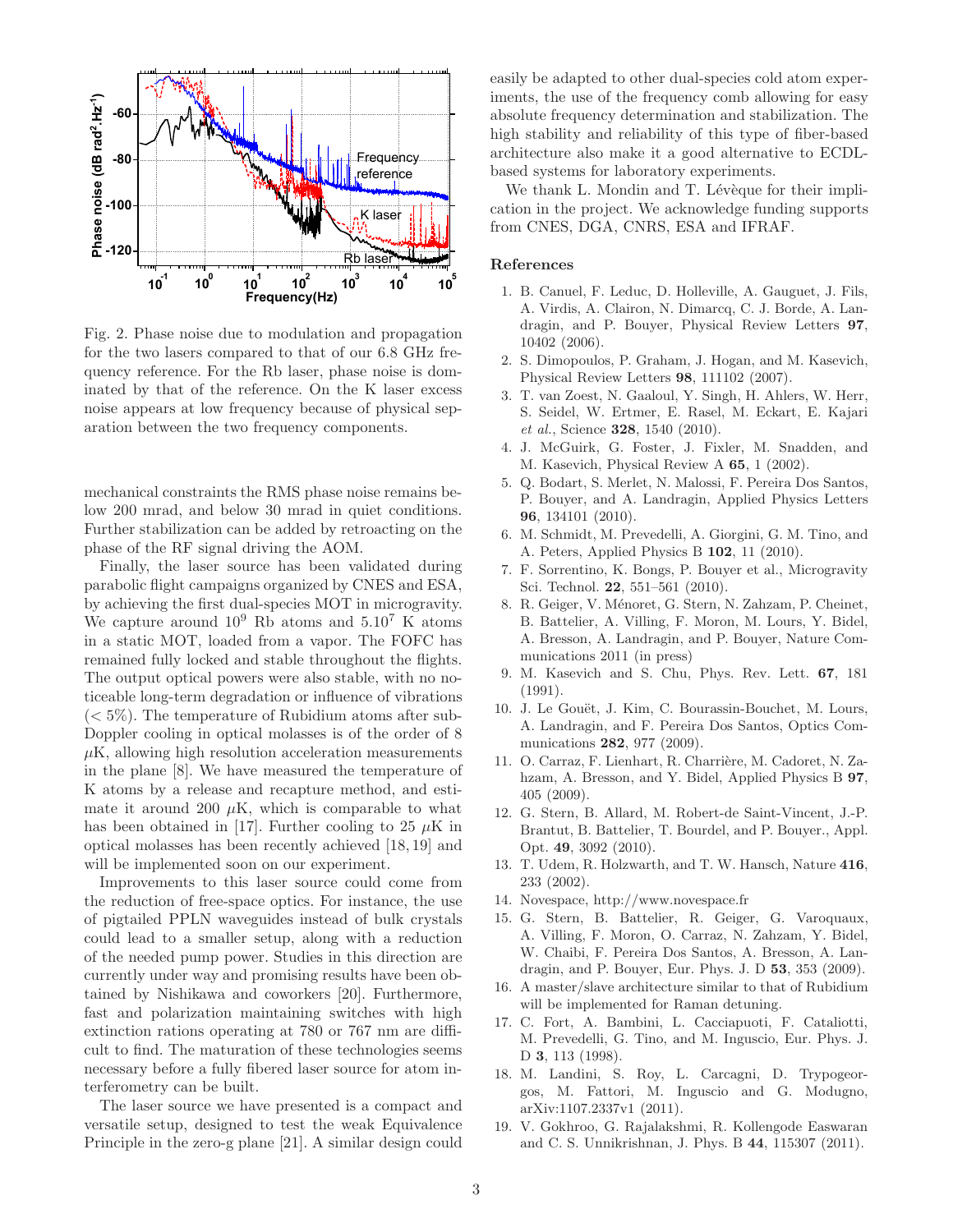- 20. T. Nishikawa, A. Ozawa, Y. Nishida, M. Asobe, F.-L. Hong, and T. W. Hänsch, Optics express 17, 17792 (2009).
- 21. G. Varoquaux, R. A. Nyman, R. Geiger, P. Cheinet, A. Landragin, and P. Bouyer, New Journal of Physics 11, 113010 (2009).

## Informational Fourth Page

#### References

- 1. B. Canuel, F. Leduc, D. Holleville, A. Gauguet, J. Fils, A. Virdis, A. Clairon, N. Dimarcq, C. J. Borde, A. Landragin, and P. Bouyer, "Six-Axis Inertial Sensor Using Cold-Atom Interferometry," Physical Review Letters 97, 10402 (2006).
- 2. S. Dimopoulos, P. Graham, J. Hogan, and M. Kasevich, "Testing General Relativity with Atom Interferometry," Physical Review Letters 98, 111102 (2007).
- 3. T. van Zoest, N. Gaaloul, Y. Singh, H. Ahlers, W. Herr, S. Seidel, W. Ertmer, E. Rasel, M. Eckart, E. Kajari *et al.*, "Bose-Einstein condensation in microgravity," Science 328, 1540 (2010).
- 4. J. McGuirk, G. Foster, J. Fixler, M. Snadden, and M. Kasevich, "Sensitive absolute-gravity gradiometry using atom interferometry," Physical Review A 65, 1–14 (2002).
- 5. Q. Bodart, S. Merlet, N. Malossi, F. Pereira Dos Santos, P. Bouyer, and A. Landragin, "A cold atom pyramidal gravimeter with a single laser beam," Applied Physics Letters 96, 134101 (2010).
- 6. M. Schmidt, M. Prevedelli, A. Giorgini, G. M. Tino, and A. Peters, "A portable laser system for high-precision atom interferometry experiments," Applied Physics B 102, 11–18 (2010).
- 7. F. Sorrentino, K. Bongs, P. Bouyer, L. Cacciapuoti, M. Angelis, H. Dittus, W. Ertmer *et al.*, "A Compact Atom Interferometer for Future Space Missions," Microgravity Science and Technology  $22$ ,  $551-561$  (2010).
- 8. R. Geiger, V. Ménoret, G. Stern, N. Zahzam, P. Cheinet, B. Battelier, A. Villing, F. Moron, M. Lours, Y. Bidel, A. Bresson, A. Landragin, and P. Bouyer, Nature Communications 2011 (in press)
- 9. M. Kasevich and S. Chu, "Atomic interferometry using stimulated Raman transitions," Phys. Rev. Lett. 67, 181–184 (1991).
- 10. J. Le Gouët, J. Kim, C. Bourassin-Bouchet, M. Lours, A. Landragin, and F. Pereira Dos Santos, "Wide bandwidth phase-locked diode laser with an intra-cavity electro-optic modulator," Optics Communications 282, 977–980 (2009).
- 11. O. Carraz, F. Lienhart, R. Charrière, M. Cadoret, N. Zahzam, A. Bresson, and Y. Bidel, "Compact and robust laser system for onboard atom interferometry," Applied Physics B 97, 405–411 (2009).
- 12. G. Stern, B. Allard, M. Robert-de Saint-Vincent, J.- P. Brantut, B. Battelier, T. Bourdel, and P. Bouyer., "Frequency doubled 1534 nm laser system for potassium laser cooling," Appl. Opt. 49, 3092–3095 (2010).
- 13. T. Udem, R. Holzwarth, and T. W. Hansch, "Optical frequency metrology," Nature 416, 233–237 (2002).
- 14. Novespace, http://www.novespace.fr
- 15. G. Stern, B. Battelier, R. Geiger, G. Varoquaux, A. Villing, F. Moron, O. Carraz, N. Zahzam, Y. Bidel, W. Chaibi, F. Pereira Dos Santos, A. Bresson, A. Landragin, and P. Bouyer, "Light-pulse atom interferometry in microgravity," Eur. Phys. J. D 53, 353–357 (2009).
- 16. A master/slave architecture similar to that of rubidium will be implemented for raman detuning.
- 17. C. Fort, A. Bambini, L. Cacciapuoti, F. Cataliotti,